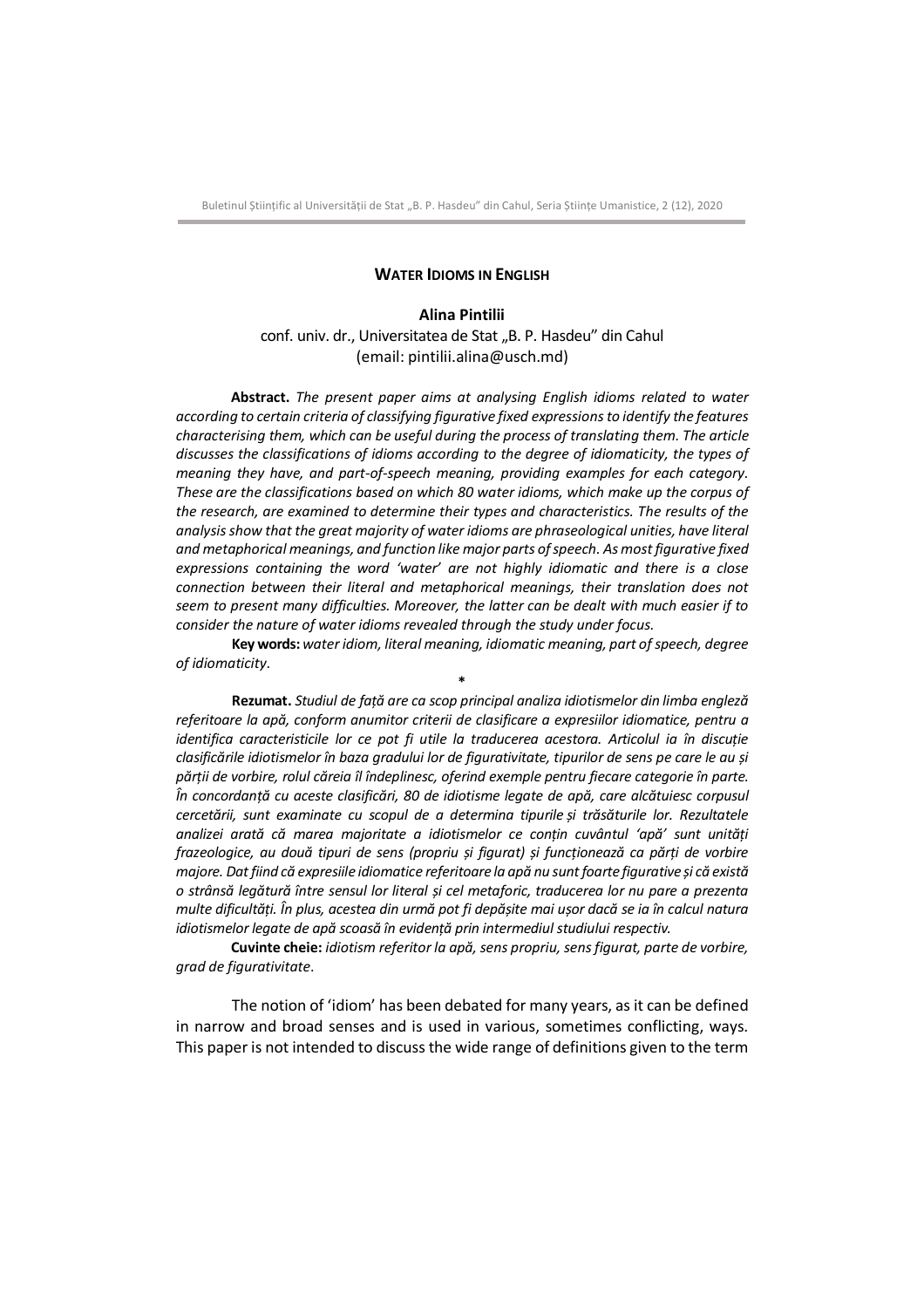'idiom', but to deal with certain classifications of idioms in general and water idioms in particular. Nonetheless, it is necessary to mention that in the present article the term 'idiom' refers to a figurative fixed "expression whose meaning differs from the individual meanings of its elements $"$ <sup>1</sup>, not including other fixed and/or figurative expressions, such as proverbs, sayings, metaphors, etc.<sup>2</sup>

Idioms have aroused the interest of many scholars. Being part of the large and varied collection of figurative expressions, they have been explored by eminent linguists, as well as anthropologists, "aiming at elucidating the linguistic and social sources of figurative language<sup>*n*3</sup>. The research has demonstrated that the figurative meaning of idioms has its basis in the beliefs, cultural values, or anything else characterising a community<sup>4</sup>. Hence, idioms are closely related to all spheres of life, being part of everyone's vocabulary, although their use is not indispensable for correct conversation.

The English language is considered to be rich in such figurative fixed expressions as idioms<sup>5</sup>. They are of various types and fall into certain categories according to the ways they are formed, according to the degree of idiomaticity, types of meaning they have, key-words used to create them, their structure, partof-speech meaning, etc. Some of these classification criteria will be discussed in what follows.

According to **the degree of idiomaticity**, idioms, or phraseological units, as they are called by eastern scholars, can be classified into three big groups:

a) **Phraseological fusions** are the word-groups whose meaning cannot be guessed from the meanings of their components. They are highly idiomatic, which makes their word-for-word translation into other languages impossible. Examples of such idioms are *white elephant*, meaning 'an expensive but useless thing'; *as mad as a hatter* — 'completely crazy'; *at sixes and sevens* — "in a state of total confusion or disarray"<sup>6</sup>.

b) **Phraseological unities** are the word-groups whose meaning can generally be understood through the metaphoric meaning of the whole expression, e.g. *to wash one's dirty linen in public* — "to advertise in public the moral lapses

<sup>1</sup> John C. Hodges, Winifred Bryan Horner, Robert Keith Miller, *Harbrace College Handbook Brief*, Harcourt Brace & College, 1998, p. 87.

<sup>2</sup> Rosamund Moon, *Fixed Expressions and Idioms in English. A Corpus-Based Approach*, Oxford University Press, Oxford, 1998, pp. 2-4.

<sup>3</sup> Cristina Cacciari, Patrizia Tabossi, *Idioms: Processing, Structure, and Interpretation*, Lawrence Erlbaum Associates, Hillsdale, NJ, 1993, p. XI.

<sup>4</sup> *Ibidem*.

<sup>5</sup> Daphine M. Gullanda and David Hinds-Howell, *The Penguin Dictionary of English Idioms*, 2nd edn, Penguin Books, 2001, see *Preface*.

<sup>6</sup> *Definition of at sixes and sevens*. Oxford University Press [online] available at: https://www.lexico.com/definition/at\_sixes\_and\_sevens (Accessed: 11 February 2021).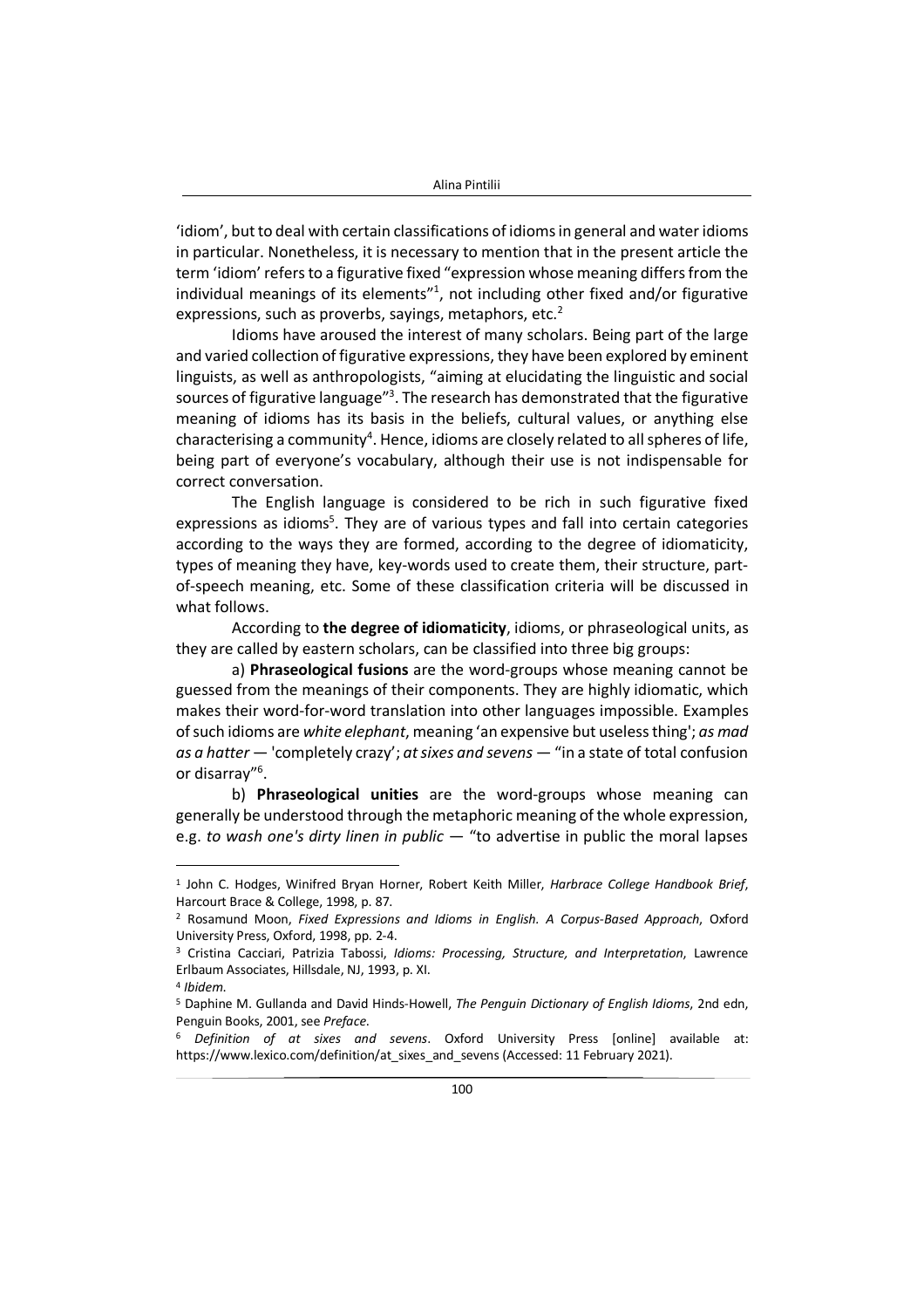and difficulties of one's private life"<sup>7</sup> , *to bend the knee* — "to submit to a stronger force, to obey submissively"<sup>8</sup>;

c) **Phraseological collocations** consist of a metaphorical element and an element used in its direct meaning, as in the following instances: *to hit the hay/sack, to meet the requirements/expectations*. This type of idioms is not completely fixed, because certain substitutions are possible, but only with the preservation of the meaning of the metaphorical element<sup>9</sup>.

According to **the types of meaning** they have, idioms can be divided into:

1. Phraseological units that have two meanings: a literal meaning which does not mean very much, and a metaphorical one, e.g. *someone wouldn't say boo to a goose*  $-$  'someone is very shy or reticent'<sup>10</sup>;

2. Phraseological units that have no literal meaning at all, only an idiomatic one, e.g. to go Dutch — 'share the cost of something, especially a meal, equally'<sup>11</sup>.

As far as **part-of-speech meaning** is concerned, it is worth mentioning that the Russian scholar Arnold I. V. classifies idioms into six groups according to this criterion:

- a) Idioms used as nouns (e.g. family jewels);
- b) Idioms used as verbs (e.g. see how the land lies);
- c) Idioms used as adjectives (e.g. as angry as hell);
- d) Idioms used as adverbs (e.g. behind bars);
- e) Idioms used as prepositions (e.g. on the ground of) and
- f) Idioms used as interjections (e.g. for heaven's sake).

Most of these groups are further divided into smaller subgroups based on idiom structure. For instance, idioms functioning like nouns can have one of the following structures: N+N (e.g. brains trust); N's+N (e.g. mare's nest); N+prep+N (e.g. the arm of the law), etc. $^{12}$ 

The last classification to be discussed in this article is performed by grouping idioms round the **key-words used to create them**. These key-words can refer to concrete things, such as plants, animals, birds, the human body, clothes, food, houses, and towns, as well as to abstract concepts, for instance, relations, education, emotions, politics, and business. Many special dictionaries present

<sup>7</sup> Daphine M. Gullanda and David Hinds-Howell, *op. cit.*, p. 199.

<sup>8</sup> *Ibidem*, p. 105.

<sup>9</sup> Vladimir Vinogradov, *Osnocvye tipy leksičeskogo značenija slova*, Voprosy jazykoznanija 5, 1953, pp. 3-29.

<sup>10</sup> *Definition of wouldn't say boo to a goose*, Oxford University Press [online] available from <https://www.lexico.com/en/definition/wouldn't\_say\_boo\_to\_a\_goose> (Accessed: 7 March 2021). <sup>11</sup> *Definition of go Dutch*. Oxford University Press [online] available from <https://www.lexico.com/en/definition/go\_dutch> (Accessed: 7 March 2021); Daphine M. Gullanda

and David Hinds-Howell, *op.cit.*, see *Preface*. <sup>12</sup> I. V. Arnold, *Лексикология современного английского языка*, 3rd edn, Высшая школа, Moscow,

<sup>1986,</sup> pp. 172-173.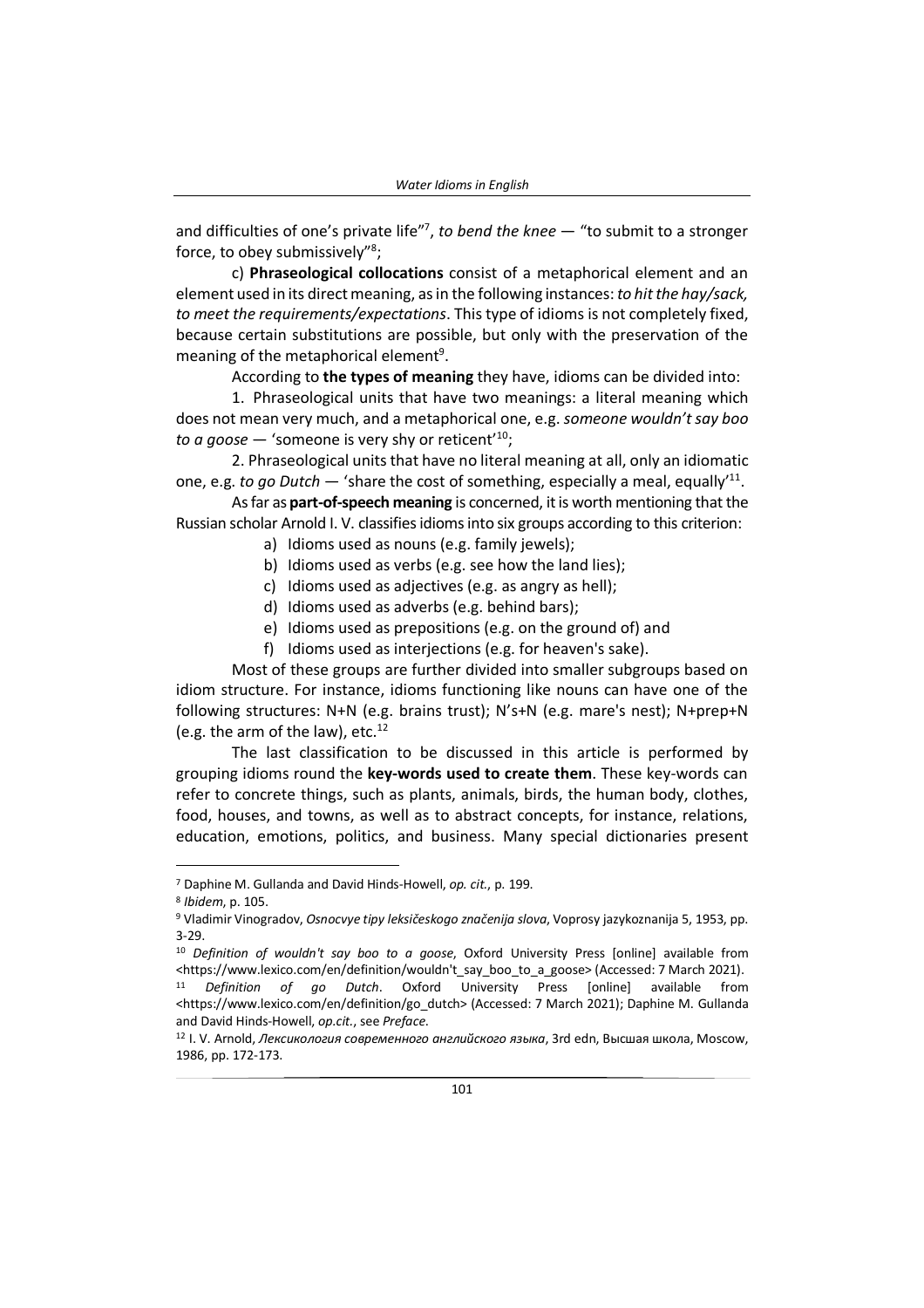idioms in categories according to the key-word with the aid of which they are made up, making the process of finding them much easier<sup>13</sup>. The categories and the number of idioms in each category vary from one dictionary to another. Therefore, in order to analyse idioms from a certain group, it is necessary to consult a various dictionaries of idioms.

In the following paragraphs, attention will be paid to the analysis of 80 water idioms, which make up the corpus of the present research, based on the aforementioned classifications. There is a large number of idioms that have a component belonging to the lexical field of the word 'water', for instance, rain, river, sea, ocean, wave, tide, ship, etc. Nonetheless, this article is concerned exclusively with idioms that contain the word 'water'. The latter is mainly used in the corpus as a noun and only in some examples, it is a verb. A small number of the figurative fixed expressions analysed contain a derivative of the word 'water' (e.g. *watering hole*, *watered-down*) or one of its compounds (e.g. *jerkwater*, *high-water*, *ditchwater*). The water idioms constituting the corpus of the study have been collected from the following dictionaries: *The Penguin Dictionary of English Idioms*, 2nd edition (2001)<sup>14</sup>, *The Oxford Dictionary of Idioms*, 3rd. edition (2010)<sup>15</sup>, *The Free Dictionary by Farlex<sup>16</sup>*, and *The Idioms<sup>17</sup>*. These dictionaries provide a detailed explanation of the idiomatic meaning of figurative fixed expressions and clear examples of their usage in context. Moreover, they indicate the literal meaning from which the metaphorical meaning of certain expressions has developed. In other words, the resources consulted have been of great help in determining the types to which water idioms belong when explored from the point of view of the three classifications described in the first part of the article.

As a result of the analysis performed according to the degree of idiomaticity, only 16 out of 80 water idioms are highly idiomatic and can be included in the category entitled phraseological fusions. Among them, the following ones stand out: *water under the bridge* – "past events that are not important anymore"<sup>18</sup> , *clear blue water* – "[a] separation between rivals or opponents"<sup>19</sup> , *to* 

<sup>13</sup> Daphine M. Gullanda and David Hinds-Howell, *op.cit.*, see *Preface*.

<sup>14</sup> Idem, *The Penguin Dictionary of English Idioms*, 2nd edn, Penguin Books, 2001.

<sup>15</sup> John Ayto (ed.), *The Oxford Dictionary of Idioms,* 3rd. edn, Oxford: Oxford University Press [online] available from <https://books.google.md/books?id=g9ynBrageYIC&printsec=frontcover&dq=Oxford+ Dictionary+of+English+IdiomI&hl=ru&sa=X&ved=2ahUKEwifiM6nsLLvAhUF7KQKHbOZBvYQ6AEwAH oECAEQAg#v=onepage&q=Oxford%20DictiDicti%20of%20English%20Idioms&f=false>.

<sup>&</sup>lt;sup>16</sup> The Free Dictionary by Farlex [online] available from <https://www.thefreedictionary.com/>.

<sup>17</sup> *The Idioms: Largest idioms dictionary* [online] available from <https://www.theidioms.com/>.

<sup>18</sup> The Idioms: Largest idioms dictionary. *Idioms by topic: Water*. [online] available from <https://www.theidioms.com/?s=water> (Accessed: 13 March 2021).

<sup>19</sup> The Free Dictionary by Farlex. *Definition of clear blue water*. [online] available from <https://idioms.thefreedictionary.com/clear+blue+water> (Accessed: 14 March 2021).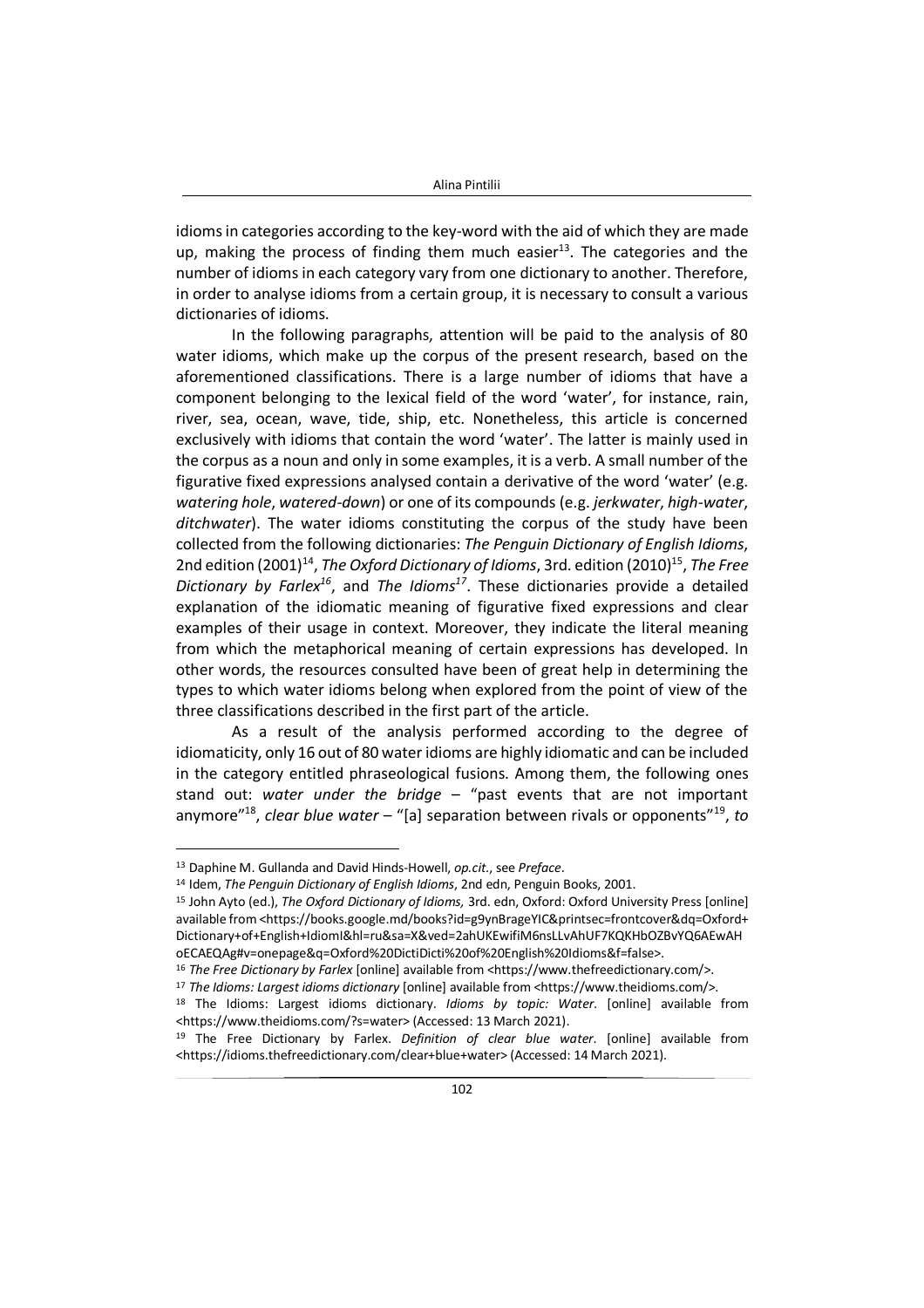*make a hole in the water* – "to commit suicide by drowning"<sup>20</sup> , *long drink of water*  $-$  "a tall, typically slender person"<sup>21</sup>. The rest of 64 examples are phraseological unities (e.g. *like a duck to water*, *spend money like water*, *tread waterin something*), as no phraseological collocations have been found. That is, the great majority of water idioms (as shown in figure 1) have metaphorically transferred meanings that can be understood based on the meanings of their components.



**Fig. 1**. Types of idioms according to their degree of idiomaticity.

As for the criterion referring to the types of meaning the phraseological units may have, it is worth mentioning that only 6 water idioms have no literal meaning (e.g. *swim between two waters*, *troubled waters*, *joy water*). The other 74 idioms have two meanings: a literal meaning and a metaphorical one (e.g. *Keep one's head above water*, *could talk under water*, *with both oars in the water*, *blood in the water)*. In most of these idioms, the connection between the literal and idiomatic meanings is relatively close, which facilitates the understanding of the latter.



**Fig. 2**. Classification of water idioms according to the types of meanings they have.

By contrast to the proportions presented above, the proportions regarding the categories into which water idioms fall from the point of view of part-of-speech meaning are not as different. Although the idioms functioning like verbs are the

<sup>20</sup> Daphine M. Gullanda and David Hinds-Howell, *op.cit.*, p. 13.

<sup>21</sup> The Free Dictionary by Farlex. *Definition of long drink of water*. [online] available from <https://idioms.thefreedictionary.com/long+drink+of+water> (Accessed: 14 March 2021).